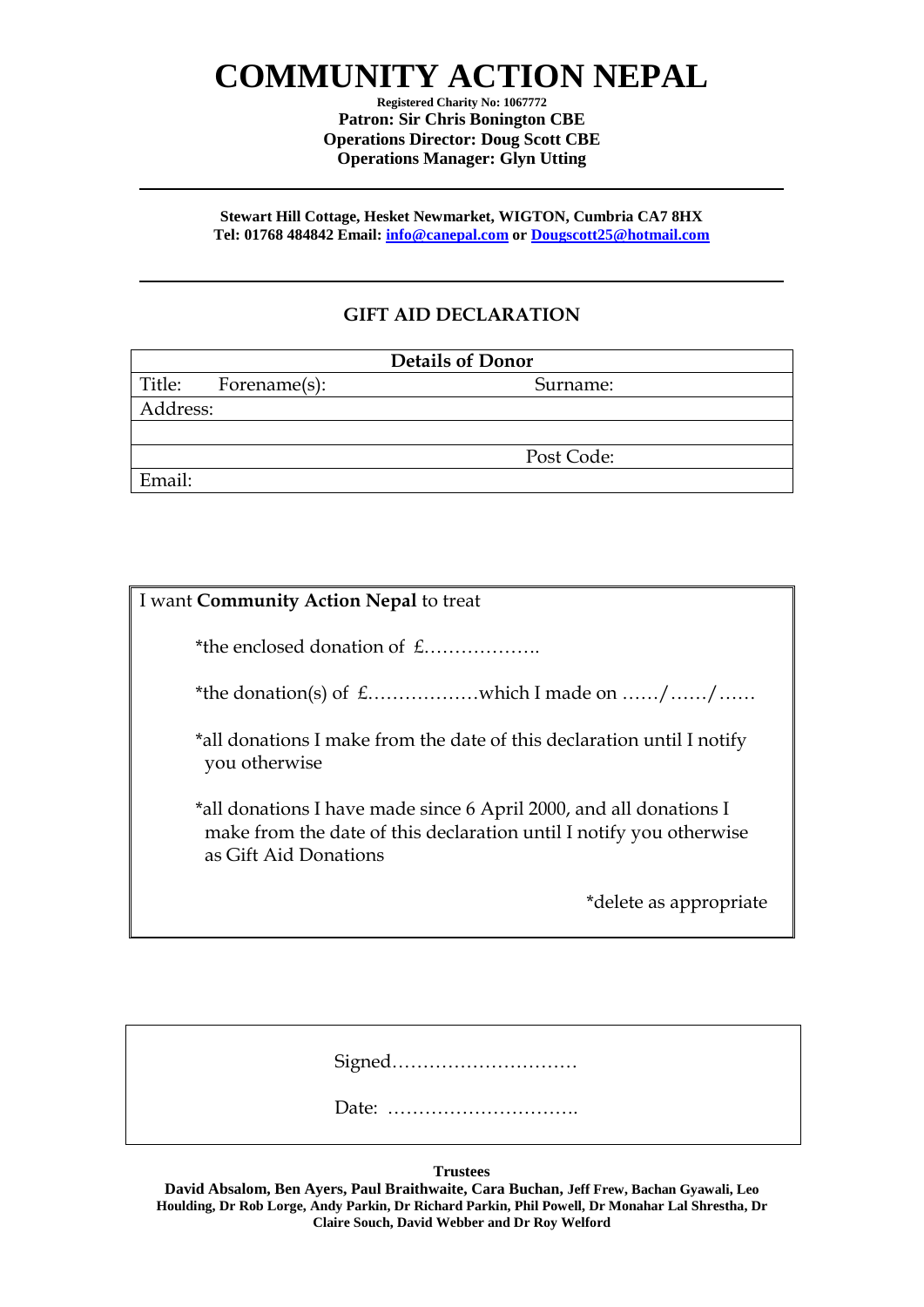## **COMMUNITY ACTION NEPAL**

**Registered Charity No: 1067772 Patron: Sir Chris Bonington CBE Operations Director: Doug Scott CBE Operations Manager: Glyn Utting**

**Stewart Hill Cottage, Hesket Newmarket, WIGTON, Cumbria CA7 8HX Tel: 01768 484842 Email: [info@canepal.com](mailto:info@canepal.com) or [Dougscott25@hotmail.com](mailto:Dougscott25@hotmail.com)**

### **TO BE RETAINED BY THE DONOR**

#### **NOTES:**

- **1. You can cancel this declaration at any time by notifying the charity.**
- **2. You must pay an amount of income tax at least equal to the tax that the charity reclaims on your donations in the tax year.**
- **3. If in the future your circumstances change and you no longer pay tax on your income equal to the tax that the charity reclaims, you can cancel your declaration (see note 1).**
- **4. If you pay tax at the higher rate you can claim further tax relief in your Self Assessment tax return.**
- **5. If you are unsure whether your donations qualify for Gift Aid tax relief please check <http://www.hmrc.gov.uk/individuals/giving/index.htm>**
- **6. Please notify the charity if you change your name or address**

**David Absalom, Ben Ayers, Paul Braithwaite, Cara Buchan, Jeff Frew, Bachan Gyawali, Leo Houlding, Dr Rob Lorge, Andy Parkin, Dr Richard Parkin, Phil Powell, Dr Monahar Lal Shrestha, Dr Claire Souch, David Webber and Dr Roy Welford**